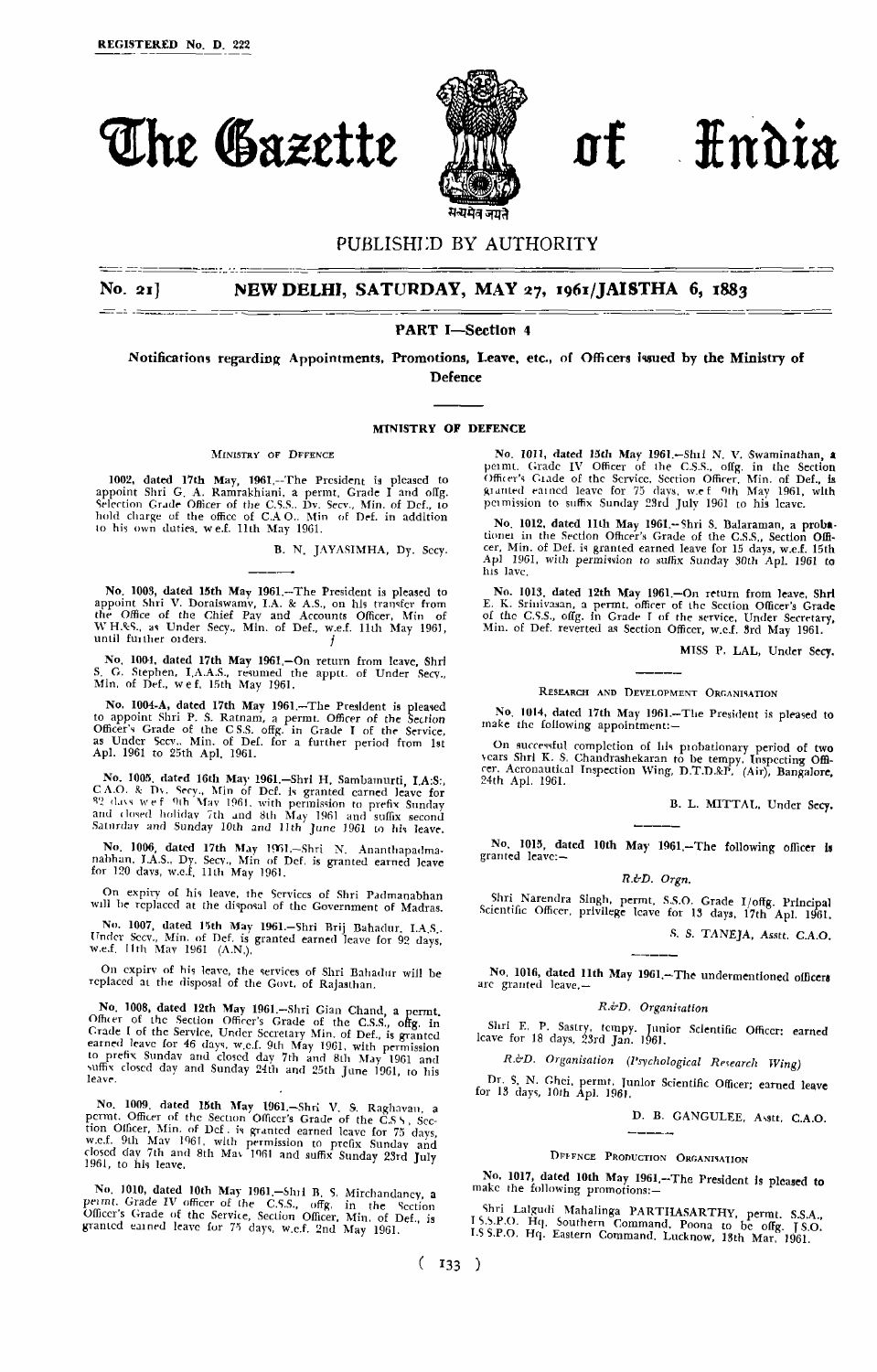Shri Subbarao Srikantarao Rama RAO. permt. S.S.A , I.S.S.P.O., Hy. Wcstcin Command, SIMLA to be offg. J.S.O. I.S.S.P.O. Hq. Southern Command, POONA 4th Apl. 1961.

No, 1018, dated I6th May 1961.'—The President Is pleased to make the following promotion:

Shri RAMCIIANDRAN, tempy. P.ScO., T.D.E. (Veh. and Engg.), Ahmcdnagar to be oftg. Dy, Chief Scientific Officer in the same establishment, 9th Dec. 1960.

B. L. M1TTAL, Under Secy.

### INDIAN ORDNANCE FACTORIES SERVICE

No. 1019, dated 12th May 1961.—The President is pleased to appointed Shri D. R. Malik, permt. Supdt. as orfg, Supdt, (Selection Grade), until further orders, 23id Jan. 1961.

S. KRISHNAMOORTHY, Under Secy.

### NATIONAL CADIT CORPS

No. 1020, dated 11th May, 1961.—The President is pleased to accept the resignation of the following Lady Officers w.e.f. 6th May 1961. The period shown in buckets against their names shall not be counted lor the purposes of seniority or promolion or any other benefits in the National Cadet Corps :—

### JUNIOR WINO (GIRLS DIVISION)

### *Punjab*

Second Officer Mis. SUDESH BERRY (n c c SUDESH KUMARI BAJAJ) (NCCJ/CD/66), (24th feb. 1961 to 5th May 1961).

#### *Delhi*

Second Officer Miss U, GUHA (NCCJ/GD/39), (2nd May 1961 to 5th May 1961).

No. 1021, dated lGth May 1961.—The President is pleased to dischaige the following Officers from the National Cadet Corps w.e.f, 8lh Mar. 1961. The peiiod shown in brackets against their names shall not be counted for the purposes of seniority oi promotion or any other benchts in the National Cadet Corps: —

### SENIOR DIVISION (ARMY WING)

#### *Maharashtra*

Capt. V. N. Kclkar (NCC/5G1), (27th Tan, 1961 to 7th Mar 1961).

### *Madras*

Lt. N. V. Abdur Rahman (NCC/1783, (7th Aug. 1958 to 7th Mar. 1961).

2/Lt. K, N. Ramachandran (NCC/185S), (9th Sep. 19GQ to 7th Mar. 1961).

Lt. R. Canapathy (NCC/1825), (8th Aug. 1960 to 7th Mar. 1961).

Lt. I. Azariah (NCC/3422), (3rd Aug. 1960 to 7th Mar. 1961), *Madhya Pradesh*

2/Lt. S. K. Agrawal (NCC/1178), (1st July 1960 to 7th Mar 1961).

2/Lt. A. C. Srivastava (NCC/1181), (1st Tuly I960 to 7th Mar, 1961).

Lt. A. S. Kapur (NCC/4409), (1st July 1960 to 7th Mar.

1961). 2/Lt. S. N. Dixlt (NCC/1188), (1st July 1960 to 7th Mar 1961).

#### *Punjab*

Lt. Jagdish Mitter (NCC/1512), (5th Aug. 1960 to 7th Mar. 1961). 2/Lt. A. R. Sood (NCC/1642), (11th Nov. I960 to 7th Mar. 1961).

#### *Mysore*

Lt. B. T. Sasnur (NCC/665), (15th Nov. 1960 to 7th Mar. 1961).

2/Lt. R. S. Iyengar (NCC/3242), (26th Dec. 1953 to 7th Mar. 1961).

### *Andhra Pradesh*

Lt. B. T. Venkatachary (NCC/5208), (1st Jan. 1961 to 7th Mar. 1961).

2/Lt. C. Laxman Sastri (NCC/6317), 28th Aug. 1960 to 7th Mar. 1961).

### NCC RIFLES

#### *Madras*

*2/1.t.* C. Pnrushothaman (NCCR/722), (5th Tan 1961 to 7th Mar. 1961).

SENIOR DIVISION (AIR WING)

### *Madhya Pradesh*

Pit, Offr. S. V. Kelkar (NCC/1143), (28th June 1960 to 7th Mar. 196]). *Mysore*

FIR. Oflr. II. N. Prahlada Rao (NCC/3219), (8th Dec l9fiO to 7th Mar. 1961).

A. R. SANKARANARAYANAN, Under Secy.

No. 1022, dated 26th Apl. 1961.—The undermentioned is<br>granted the Honorary Rank of Colonel in the National Cadet<br>Corps and is appointed as Honorary Colonel Commandant<br>N.C.C. in Agra University, Agra, for the period of his ment as Vice-Chancellor;-

Shri C. H. Agarwala MA..B.L.,

Vne Chancellor, Agra University, Agra, 22nd Apl. 1961.

No. 10?3, dated 10th May, 1051.—The undermentioned *ii* permitted to relinquish the Honorary Rank of Colonel in the National Cadet Corps and his appointment as Honorary Colonel Commandant N.CC. on termination of his appointment as Vice-Chanccllor of Gujarat University:—

Shri MACANBUAI P. DESAI, Vice Chancellor, Gujarat University, Ahmedabad, 7th Aug. I960.

V. SUBRAI1MANYAN, Dy. Secy.

No. 1024, dated 15th May 1961.-The undermentioned officers arc granted leave:—

#### **JOINT CIPHER BUREAU**

Shri J. K. Verma, permt. Technical Asstt./offg. Technical Production Officer, earned leave for 1 days, 5th Apl. 1961.

### *D.G.AJM.S.*

Shit Mangal Sain, peiint, Storekeeper Grade I/offg. Stores<br>Officer (Civ.); cained leave toi 27 days, 27th Mar. 1961.

D. B. GANGULEE, Asstt, C.A.O.

### (ARM\ .BRANCH)

No. 1025, dated 6th May 1961,-The President is pleased to make the following appointment:—

ARMY HEADQUARIERS

*To be C.O.A.S,*

Gen. P. N. Thapar (AI-558), 8th May 1961.

H. C. SARIN, Jt. Secy.

No. 1026, dated 15th May 1961.—The President ii pleased to make the following appointment:—

#### *To be Col. of the Regt.*

Lt. Gen. S, P. P. THORAT, D.S.O. (AI-536) (Retd.) Col. of the PUNJAB Regt., 8th May 1961.

S. D. NARGOLWALA, Jt. Secy.

No. 1027, dated 15th May I961.-The President is pleased to make the following appointment:—

### *To be Col. of the Regiment*

Brig. GHASI RAM (IC-2505) Col. of MAHAR M.G. Regt.<br>lorders). 8th May 1961.  $\mathcal{L}(\mathcal{B})$ , 8th May 1961.

S. DEVANATH, Dy. Secy.

### REGULAR ARMY

### *Permanent Regular Commission (Special List)*

No. 1028, dated 10th May 1961.—The President is pleased to grant a permanent regular commission in the Special List o£ Record Officers to the undermentioned N.C.Os w.e.f. 10th Apl. 1961 in the rank of  $2/Lt$ . under AI  $24/59:-$ 

Hav. Sadashtv Vyankatesh Rao TOLEY (SR-771081 now SL-411), A.S.C.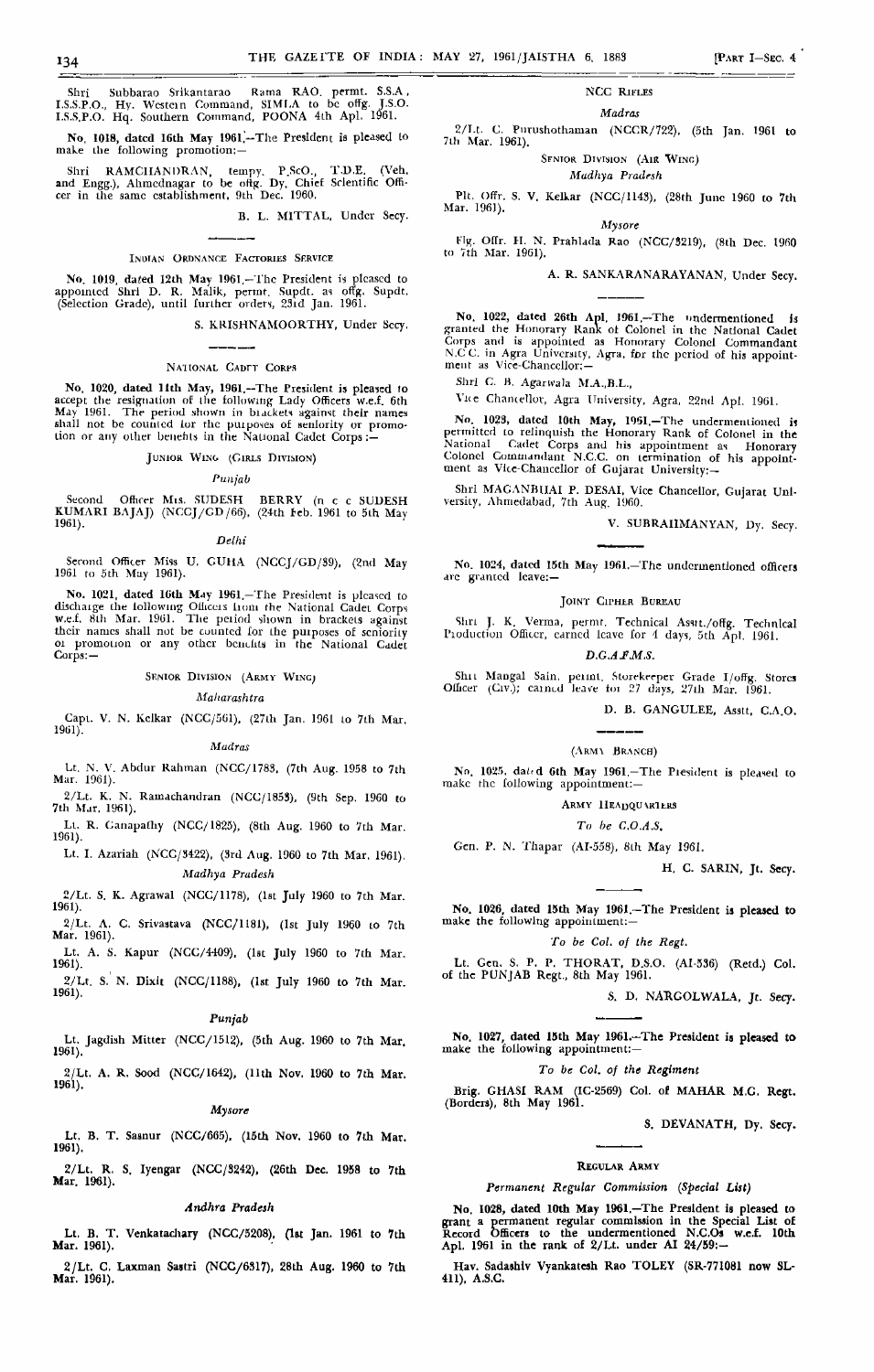Mar. 1961.

I9G0. '

Hav. Birindcr Nath BEHL, (6638001 now SL 417), A.S.C.

Dfr. SANT SINGIT (1014217 now SL-427), Armoured Corps, Hav. CHINMOY GHOSH (7130974 now SL-435), A.S.C.

No. 10Z9, dated IOth May 1961.-The President *U* pleased to grant extension of serviie to the undermentioned officer who was re-employed under AI G/S/57 w.ei. 20th Mav 1958 *vide* Mln. of Def. Notn. No. 1471,' dated 20th July 1958 published in the Ga/ette dated 9th Aug. 1958 for the period mentioned against his name in a post carrying the rank of Captain:-

Major Amar Singh (IC 2961) A S,C, 20th May 1961 to 2nd Mar. 1902,

N. K. SENGUPTA, Under Secy.

No. 1030, dated 9th May 1961. -The undermentioned officer has been granted extension of servlrc for a period of six months from the date indicated against his name:-

#### *Military Engineer Service*

Shri D. D, Sharma, Permt. selection Grade D'man and Ofig. Junior Arch.. 17th Feb. 1961.

T, S. SAWHNEY, Under Secy.

No. 1031, dated 10th May **1961.—**The President is pleased to -make the following appointment:—

### RFCULAR ARMY

The undermentioned regular retired officer has been recrnployed in the subs, rank of Captain for a period of 3 years w.c.f. 2nd Jan. 1961 under AI 6/S/57 with seniority as Indi-cated against his name:—

QABLA SINGH (IC 10702) Infy., with seniority from 11th Nov. 1945.

N. K. SENGUPTA, Under Sccy.

No. 1032, dated 6th May I961.-The President is pleased to make the following promotion;—

#### REGUI AR ARMY

### REGULAR COMMISSION

### *To be subs. Gen.*

Lt. Gen. P. N. Thapar (AI-558), Rth May 1961.

H. C. SARIN, Jr. Secy.

No. 1033, dated 16th May 1961.—The President is pleased to<br>make the following promotion under AI  $7/5/57$  and the Gov-<br>ernment of India, Min. of Def. letter No. 63624/GS/MT 20/<br>2302/D (GS-II), dated 19th Aug. 1959, as ame

### REGULAR ARMY

### REGUI AR COMMISSION

### *Capt. to be Maj.*

Hazura Singh (IC 11791), Infy., 8th Mar. 1960, but for the purpose of pay and allowances from 3rd Jan. 1961,

**No. 1034,** dated I2th May I961.-Thc President is pleased to make the following promotions:—

#### REGULAR ARMY

INFANTRY

### *The Dogra Regl.*

### *To be Jemdrs,*

Hav. Ginn Chand (No. 3930965 now JC 13105), 12th Nov. 1960.

Hav. Shankar Dass (No. 3931700 now JC 13106), 19th Nov. 1960.

Hav. Sant Ram (No, 8933242 now JC 13107), 14th Dec. 1960.

Hav. Pitambar Datt (No. 3939307 now JC 13108), 5th Jan. 1961.

### *To be Jemdr. {Clerk)*

Hav/Clk. Chhota Lai (No. 3933472 now JC 15109), 8th Apl. 1961.

### 3 *GR*

### *To be Jemdr.*

Hav. Parti Man Tliapa (No, 5230189 now JC 13114), 1st Vcb. 1961.

# 11 *GR*

*To be Jemdr,*

Hav. Shetjang Ral (No. 9101970 now JC 13115), 24th Dec. I960.

### *The Jal Regl,*

*To be Jemdr.* BQMH Mehtab Singh (No. 3136319 now JC 13127), IOth

### *The Maratha L.I.*

## *To be Jemdr.*

Hav. Jemindar Singh (No, 2731816 now JC 13110), 81st Dec. I960.

### *The Punjab Regt,*

### *To be Jemdri.*

Hav. Tcja Singh (No. 2510335 now JC 13128), Slst Dec. 1960. P/A Hav. Mohinder Singh (No. 2509448 now JC 13129), 28th Mar. 1961.

#### REGULAR ARMY

#### ARMOURED CORPS

*To be Jemdrt.*

SQMD Jagdish Singh (No, 1014697 now JC 13112), 12th Nov,

1900. Dfr. Daryao Singh (No. 1014726 now JC 13113), 13th Mar. 19G1.

#### REGULAR ARMY

### CORPS OF ENGINEERS

### *M.E.S. Mil Cadre*

### *To be Jemdr. (Supdt. E/M Grade II)*

Hav. Jagdiih Singh (No. 1406126 now JC 13111), 2nd Aug.

### N. K. SENGUPTA, Under Secy.

No, 1035, dated T5th May 1961.—The President is pleased to make the following promotions :—

#### REGULAR ARMY

### *Army Service X^orp\*

#### *To be Jemdri*

Hav. (Cleik GD) Dina Nath KANDA (6630127 now JC 13130), Hav. (Clerk GD) Ram Dayal Singh (6630133 now JC 13131), Hav. (Clerk GD) Gulzari Lai (6629810 now JC 13132), and Hav. (Clerk GD) Dev Raj NANDA (6029895 now JC-1SI33), 16th Sep. 1960.

Hav, (Clerk GD) Vasu Deva (6G29864 now JC 13134), 27th Sep. 1960.

Hav. (Clerk GD) Chandan Lall (G629806 now JC 18135), and Hav. (Clerk GD) Prabhat Chandra DATTA (6629811 now JC 13136), 1st Oct. 1960.

Hav. (Clerk GD) Amjampeedikayil Narayan (6629874 now JC 13137), 2nd Oct. 1960,

Hav. (Clerk GD) Ram Saran (6630120 now JC 13138), Hav. (Clerk GD) Shrl Dhar Prasad (6629875 now JC 13139) and Hav. (Clerk GD) Asa Nand (6629887 now JC **13140),** 1st Nov. 1960.

Hav. (Clerk GD) Tikkan Lall BHATIA (6629859 now JC 13141), Hav. (Clerk GD) Peshauri Lall (6629804 now JC 13142), Hav. (Clerk GD) Harbans Lai (6629817 now JC 13143), Hav (Clerk GD) Harbans Singh SETHI (6629818 now JC 13144), Hav. (Clerk GD) Madan Mohan KHANDURI (6629882 now TC 13145), Hav. (Clerk GD) Dinesh Kumar (6629420 now JC 13146), Hav. (Clerk GD) Lakshmi Narain DWIVEDI (6630131 now JC 13147), Hav. (Clerk GD) Thelapurath Madava KURUP (6629809 now JC 13148) and Hav. (Clerk GD) Ved Parkadi (6632711 now JC 13149), 29th Nov. 1960.

Hav. (Clerk GD) Gurcharan Singh (6632810 now IC 13IB0), 30th Nov. 1960.  $\qquad \qquad$   $\qquad \qquad$   $\qquad \qquad$   $\qquad \qquad$   $\qquad \qquad$   $\qquad \qquad$ 

Hav. (Clerk GD) Har Lai YADAVA (6632681 now TC-13IB1), l»t Dec. 1960.